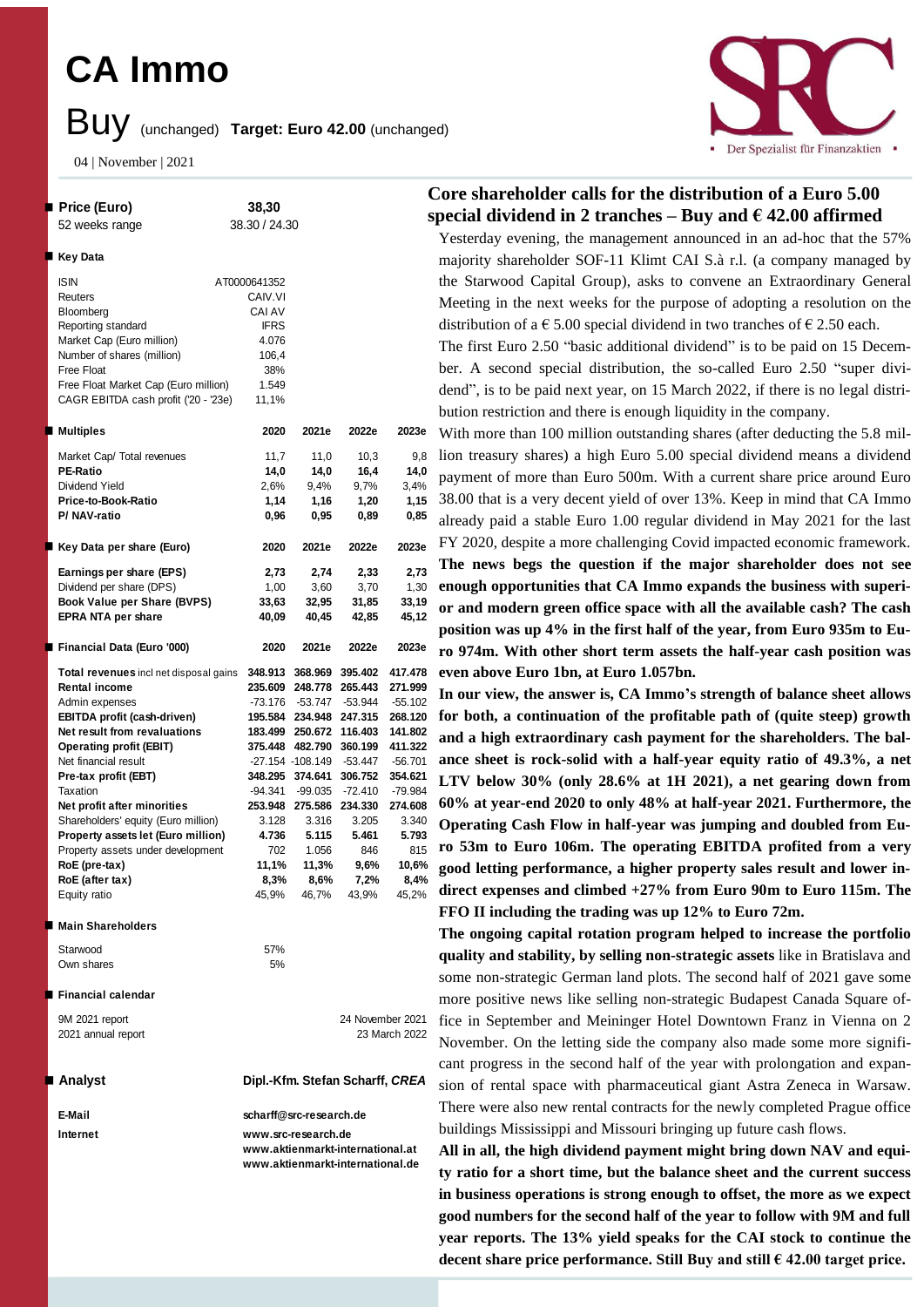





#### CA Immobilien Anlagen AG

| ndustry:                  | Re:        |  |  |  |  |
|---------------------------|------------|--|--|--|--|
| Sub-segment:              | Office/Com |  |  |  |  |
| Country:                  |            |  |  |  |  |
| leadquarter:              |            |  |  |  |  |
| Foundation:               |            |  |  |  |  |
| Employees (year-end 2019) |            |  |  |  |  |

**Foundation:** 1990

#### **Industry:** Real Estate **Management Board of CA Immo Sub-segment:** Office/ Commercial Andreas Quint (CEO) **Country:** Austria Keegan Viscius (CIO) **Headquarter:** Vienna Dr. Andreas Schillhofer (CFO)

**Employees** (year-end 2019)**:** 437 **Supervisory Board of CA Immo**

Torsten Hollstein (Chairman) **IR Contact IR Contact** Dr. Monika Wildner (Deputy Chairman) Christoph Thurnberger / Julian Wöhrle Prof. Dr. Klaus Hirschler Nicole Kubista (Mail: ir@caimmoag.com) Jeffrey G. Dishner Sarah Broughton Georg Edinger Laura M. Rubin Walter Sonnleitner Sebastian Obermayer

Founded in 1987 CA Immo is one of the major property ownersin Europe. The Viennabased company is a specialist in property management and the development of premium large-scale office properties as well as mixed city quarters and had on year-end 2020 a gross asset value of about Euro 5.6bn allocated in Germany (47%, mainly Berlin, Frankfurt and Munich), Austria (11%, mainly Vienna) and CEE (42% , mainly Warsaw, Budapest, Prague and Bucharest).

In the last years CA Immo further sharpened its specialist profile, especially by disposing some non-strategic assets like logistics assets or assets which do not belong to the core regions of activity. By doing this, CA Immo rebalanced the group's portfolio picture towards office and towards the more stable economies of Germany and Austria and some promising markets in CEE like Budapest and Bucharest, gaining a critical mass by some landmark acqusitions in the last four years (Millenium Towers in Budapest and Campus 6.1 in Bucharest in former years and Warsaw Postepu 14 office in 2020 to give three examples). Another important focus besides the sharpening of the profile by selling non-core assets was to grow the portfolio by several significant own developments (also developing the own residential land bank) and by acquisitions which make sense to strongly and sustainably uplift the future FFO results. The 2018 net rental income jumped by 7% to Euro 175m and again by more than 11% to Euro 195m in 2019. The pandemic year 2020 offered another significant 8% jump to almost Euro 210m. The FFO I jumped by 11% to Euro 118.5m in 2018 and even surged 12.5% in 2019 to Euro 133.3m. The pandemic year 2020 offered a quite stable FFO I of Euro 133.8m. Keep in mind that the 2019 FFO was flattred by more than 4m in Immofinanz dividend payment, which was not included in the 2020 numbers. In 2020 CA Immo completed two developments, one in Berlin and one in Munich, and expanded the portfolio by three acquisitions (two in Berlin, one in Warsaw). These properties will contribute to the rental top-line from 2021 on as well as three completions coming throughout the year (one in Mainz / Germany and two in Prague). On the trading side, the CUBE Berlin with 17k sqm (investment volume Euro 114m) with the highest standards in sustainability and technology (DGNB Gold) was completed in 1H 2020 and handed over to Nuveen Real Estate in July 2020. In the course of capital rotation the company recently exited the markets in Croatia, in October 2020 with the sale of Zagrebtower, and Slovakia, in March 2021, with the sale of two office properties.

Another highlight of the last years was the significant reduction of the financing costs. The average cost of debt remarkably came down, from an initial 2.3% at year-end 2016 to 1.9% at year-end 2017 and to only 1.7% at year-end 2018. It remained on this very low level in 2019. In 2020 the cost of debt even declined to 1.5%. The optimisation of the financing structure was completed by an inaugural Euro 500m Benchmark Bond issued in January 2020, with a 7 years duration and a coupon of only 0.875% (final yield 0.998%). A second Euro 350m green bond also came in last year with a 5 years duration and a 1.0% coupon. This issues helped in a challenging COVID-19 pandemic year as well as the comfortable debt maturity profile and the rock solid balance with an equity ratio of 46%, a net LTV of only 34% and liquid funds of Euro 935m at year-end 2020.

CAI is listed on Vienna Stock Exchange since 1988 and member of ATX Blue Chip index and clearly beat the ATX performance in 2018 as well as in 2019 (+36% / ATX: +16%). The firm will maintain to pay a high 70% of the FFO I cash earnings as dividend to the shareholders. Thus, the dividend remains stable at Euro 1.00 for FY 2020. For the next years the firm has about Euro 280m land reserves to develop / exploit, which are almost 100% in Germany (more or less a split of Frankfurt, Munich and Berlin) and would offer a high additional approx. Euro 4.2bn book value potential to be realized in the next ten years. The current development portfolio of about Euro 1bn is over 90% for the own standing portfolio and should be more or less realized within the next four years. The newest addition to development portfolio is the Upbeat highrise in Berlin for DKB bank with 35k sqm to be finished until 2025. A rental contract with DKB bank for the full space was signed in March 2021. Another development highlight is the Frankfurt based ONE highrise, which is to be finished in the first half of next year and has a current pre-let status of c. 50% (68k sqm).

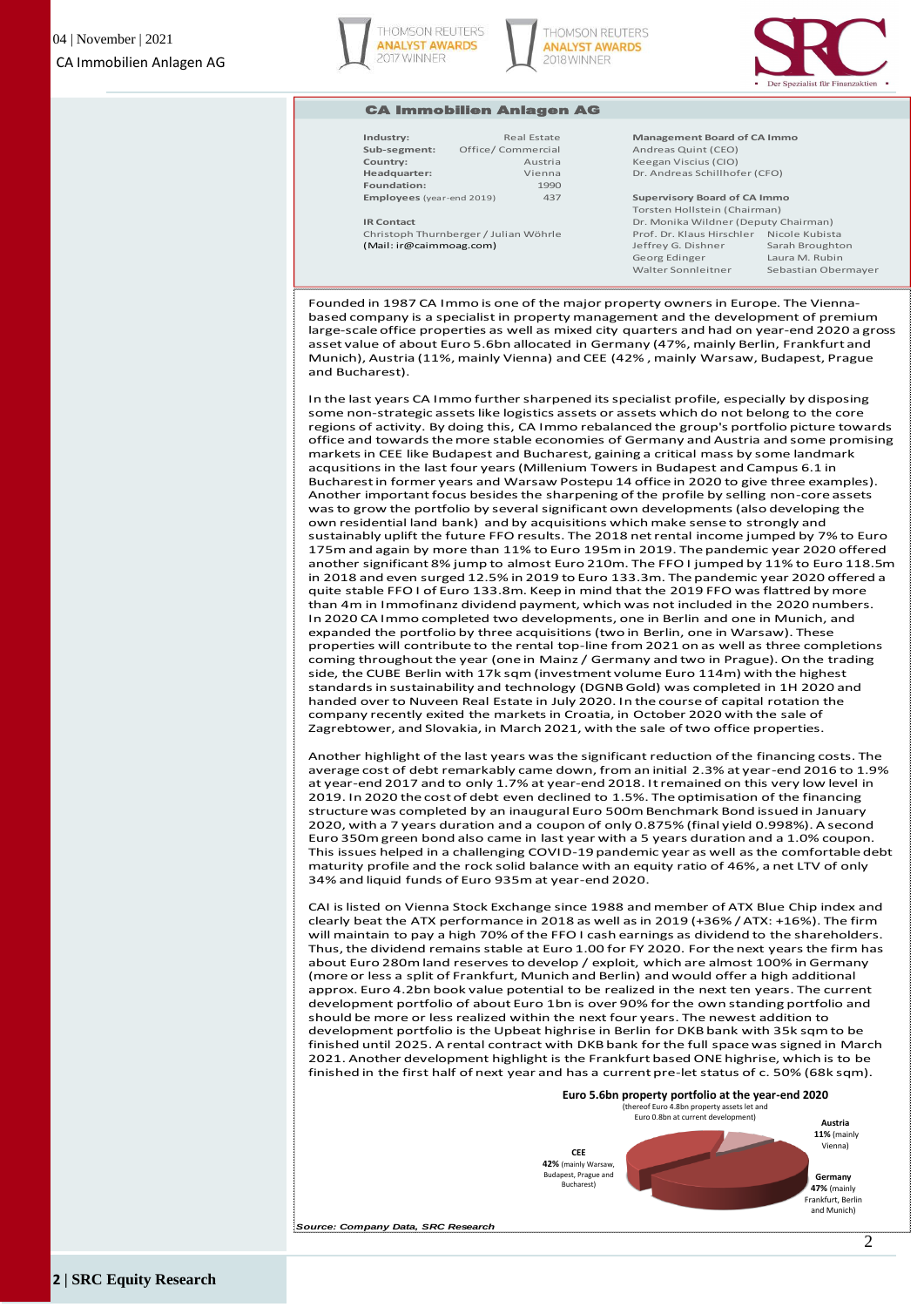





#### CA Immobilien Anlagen AG

|                                                          |                    |                    |                    |                    |                                                                                             |                    |                    | <b>CAGR</b> |
|----------------------------------------------------------|--------------------|--------------------|--------------------|--------------------|---------------------------------------------------------------------------------------------|--------------------|--------------------|-------------|
| 31/12 IFRS ('000)                                        | 2017               | 2018               | 2019               | 2020               | 2021e                                                                                       | 2022e              | 2023e              | '20 - '23e  |
| <b>Rental income</b>                                     | 180.281,0          | 192.440,0          | 220.730,0          | 235.609,0          | 248.778,0                                                                                   | 265.443,0          | 271.999,4          | 4,9%        |
| Proceeds from property sale (Trading Portfolio)          | 29.216,0           | 44.417,0           | 12.344,0           | 43.335,0           | 56.447,0                                                                                    | 87.951,0           | 112.443,0          |             |
| Expenses from property disposal (Trading Portfolio)      | $-15.664,0$        | $-37.011,0$        | $-13.617,0$        | $-35.387,0$        | $-42.583,0$                                                                                 | $-64.138,0$        | $-83.737,0$        |             |
| <b>Subtotal Trading Portfolio</b>                        | 13.552,0           | 7.406,0            | $-1.273,0$         | 7.948,0            | 13.864,0                                                                                    | 23.813,0           | 28.706,0           |             |
| sale margin (Trading Portfolio)                          | 46,4%              | 16,7%              | $-10,3%$           | 18,3%              | 24,6%                                                                                       | 27,1%              | 25,5%              |             |
| Proceeds from property sale (Hold Portfolio)             | 107.849,0          | 45.842,0           | 45.312,0           | 200.076,0          | 178.447,0                                                                                   | 115.441,0          | 145.003,0          |             |
| Expenses from property disposal (Hold Portfolio)         | $-75.717,0$        | $-37.616,0$        | $-29.662,0$        | $-156.146,0$       | $-138.781,0$                                                                                | $-91.254,0$        | $-114.772,0$       |             |
| Result from property sales (Hold Portfolio)              | 32.132,0           | 8.226,0            | 15.650,0           | 43.930,0           | 39.666,0                                                                                    | 24.187,0           | 30.231,0           |             |
| sale margin (Hold Portfolio)                             | 29,8%              | 17,9%              | 34,5%              | 22,0%              | 22,2%                                                                                       | 21,0%              | 20,8%              |             |
| Operating costs passed on to tenants                     | 51.263,0           | 55.828,0           | 51.757,0           | 53.260,0           | 57.203,0                                                                                    | 71.445,0           | 75.668,0           |             |
| Revenues from construction                               | O, O               | 0,0                | O, O               | O, O               | O, O                                                                                        | O, O               | O, O               |             |
| Income from services                                     | 11.109,0           | 12.145,0           | 8.500,0            | 8.166,0            | 9.458,0                                                                                     | 10.514,0           | 10.874,0           |             |
| Total revenues including the net gains from              |                    |                    |                    |                    |                                                                                             |                    |                    |             |
| disposals                                                | 288.337,0          | 276.045,0          | 295.364,0          | 348.913,0          | 368.969,0                                                                                   | 395.402,0          | 417.478,4          | 6,2%        |
| Operating expenses                                       | $-55.696,0$        | $-60.107,0$        | $-55.326,0$        | $-57.738,0$        | $-56.114,0$                                                                                 | $-59.143,0$        | $-62.101,0$        |             |
| Other expenses directly related to Hold-Portfolio        | $-12.489,0$        | $-12.961,0$        | $-22.410,0$        | $-21.466,0$        | $-24.700,0$                                                                                 | $-30.004, 0$       | $-30.550,0$        |             |
| Expenses for construction                                | $-2.845,0$         | $-6.141,0$         | $-3.157,0$         | $-2.154,0$         | $-1.447,0$                                                                                  | $-6.554,0$         | $-3.225,0$         |             |
| Admin expenses<br>Own works capitalised                  | $-44.618,0$<br>0,0 | $-53.246,0$<br>0,0 | $-43.464,0$<br>0,0 | $-73.176,0$<br>0,0 | $-53.746,9$<br>O, O                                                                         | $-53.944,0$<br>0,0 | $-55.102,0$<br>0,0 |             |
| Other operating income                                   | 1.051,0            | 1.485,0            | 721,0              | 1.204,0            | 1.987,0                                                                                     | 1.558,0            | 1.620,0            |             |
| EBITDA-profit (cash-driven operating profit)             | 173.740,0          | 145.075,0          | 171.728,0          | 195.584,0          | 234.948,1                                                                                   | 247.315,0          | 268.120,4          | 11,1%       |
| Gains from Fair Value Adjustments (IAS 40)               | 182.045,0          | 293.220,0          | 491.752,0          | 352.110,0          | 305.445,0                                                                                   | 151.114,0          | 155.243,0          |             |
| Losses from Fair Value Adjustments (IAS 40)              | $-78.021,0$        | $-16.759,0$        | $-28.985,0$        | $-168.611,0$       | $-54.773,0$                                                                                 | $-34.711,0$        | $-13.441,0$        |             |
|                                                          |                    |                    |                    |                    |                                                                                             |                    |                    |             |
| Net result from Revaluations (IAS 40)                    | 104.024,0          | 276.461,0          | 462.767,0          | 183.499,0          | 250.672,0                                                                                   | 116.403,0          | 141.802,0          |             |
| Depreciation and amortisation of long-term assets        | $-2.658,0$         | $-2.385,0$         | $-4.626,0$         | $-4.662,0$         | $-5.020,0$                                                                                  | $-5.054,0$         | $-1.030,0$         |             |
| Depreciation of properties of Trading-Portfolio          | $-1.189,0$         | $-234,0$           | 95,0               | $-871,0$           | $-185,0$                                                                                    | $-320,0$           | $-20,0$            |             |
| Result from investments in joint ventures                | 66.585,0           | 23.354,0           | 3.729,0            | 1.898,0            | 2.374,4                                                                                     | 1.855,0            | 2.450,0            |             |
| <b>Operating Profit (EBIT)</b>                           | 340.502,0          | 442.271,0          | 633.693,0          | 375.448,0          | 482.789,5                                                                                   | 360.199,0          | 411.322,4          | 3,1%        |
| Net financial result                                     | $-40.683, 0$       | $-46.071,0$        | $-94.363,0$        | $-27.154,0$        | $-108.149,0$                                                                                | $-53.447,0$        | $-56.701,0$        |             |
| Pre-tax profit (EBT)                                     | 299.819.0          | 396.200,0          | 539.330,0          | 348.295,0          | 374.640,5                                                                                   | 306.752,0          | 354.621,4          | 0,6%        |
| taxes on income                                          | $-64.960,0$        | $-90.896,0$        | $-146.026,0$       | $-94.341,0$        | $-99.035,0$                                                                                 | $-72.410,0$        | $-79.984,0$        |             |
| tax-rate                                                 | 21,7%              | 22,9%              | 27,1%              | 27,1%              | 26,4%                                                                                       | 23,6%              | 22,6%              |             |
| minorities                                               | $-5,0$             | $-11,0$            | $-21,0$            | $-5,0$             | $-20,0$                                                                                     | $-12,5$            | $-29,0$            |             |
| <b>Net Profit after minorities</b>                       | 234.854,0          | 305.293,0          | 393.283,0          | 253.948,0          | 275.585,5                                                                                   | 234.329,5          | 274.608,4          | 2,6%        |
| number of shares without own shares ('000)               | 93.226,3           | 93.028,3           | 93.028,3           | 93.028,3           | 100.645,1                                                                                   | 100.645,1          | 100.645,1          |             |
| Earnings per share (Euro)                                | 2,52               | 3,28               | 4,23               | 2,73               | 2,74                                                                                        | 2,33               | 2,73               | 0,0%        |
| Dividends per share (Euro)                               | 0,80               | 0,90               | 1,00               | 1,00               | 3,60                                                                                        | 3,70               | 1,30               |             |
| Book Value per share (Euro)<br>EPRA NTA per share (Euro) | 25,73<br>29,90     | 28,37<br>33,30     | 31,90<br>38,33     | 33,63<br>40,09     | 32,95<br>40,45                                                                              | 31,85<br>42,85     | 33,19<br>45,12     | $-0,4%$     |
|                                                          |                    |                    |                    |                    |                                                                                             |                    |                    |             |
| <b>Key Data</b>                                          |                    |                    |                    |                    |                                                                                             |                    |                    |             |
| <b>Shareholders' Equity</b>                              |                    |                    |                    |                    | 2.398.459.0 2.639.635.0 2.967.884.0 3.128.218.0 3.316.168.5 3.205.447.6 3.340.076.4         |                    |                    | 2,2%        |
| Property assets let (only fully owned from 2014 on)      | 3.155.736          | 3.514.700          | 4.023.700          | 4.736.000          | 5.114.880                                                                                   | 5.461.030          | 5.793.021          |             |
| thereof Germany ('000)                                   | 1.262,3            | 1.311,3            | 1.576,7            | 2.271,4            | 2.455,1                                                                                     | 2.566,7            | 2.780,7            |             |
| thereof Austria ('000)                                   | 536,5              | 513,6              | 517,2              | 524,7              | 578,0                                                                                       | 562,5              | 596,7              |             |
| thereof CEE and SEE ('000)                               | 1.357,0            | 1.689,8            | 1.929,8            | 1.939,9            | 2.081,8                                                                                     | 2.331,9            | 2.415,7            |             |
| Gross yield property assets let                          | 5,9%               | 5,8%               | 5,5%               | 5,2%               | 4,9%                                                                                        | 4,8%               | 4,8%               |             |
| Vacancy rate property assets let*                        | 10,5%              | 5,6%               | 3,9%               | 5,2%               | 8,1%                                                                                        | 8,5%               | 7,9%               |             |
| Property assets under current construction               | 579.295            | 406.100            | 597.400            | 701.600            | 1.056.041                                                                                   | 845.741            | 814.571            | 5,1%        |
| RoE (pre-tax)                                            | 12,5%              | 15,0%              | 18,2%              | 11,1%              | 11,3%                                                                                       | 9,6%               | 10,6%              |             |
| RoE (after tax)<br>Total balance sheet sum               | 10,2%              | 12,1%              | 14,0%              | 8,3%               | 8,6%<br>4.768.707,6 5.355.504,0 5.888.690,0 6.820.289,0 7.099.920,8 7.305.108,6 7.385.920,0 | 7,2%               | 8,4%               | 2,7%        |
| <b>Equity ratio</b>                                      | 50,3%              | 49,3%              | 50,4%              | 45,9%              | 46,7%                                                                                       | 43,9%              | 45,2%              |             |
|                                                          |                    |                    |                    |                    |                                                                                             |                    |                    |             |

\* from 2018 shown as economic vacancy rate